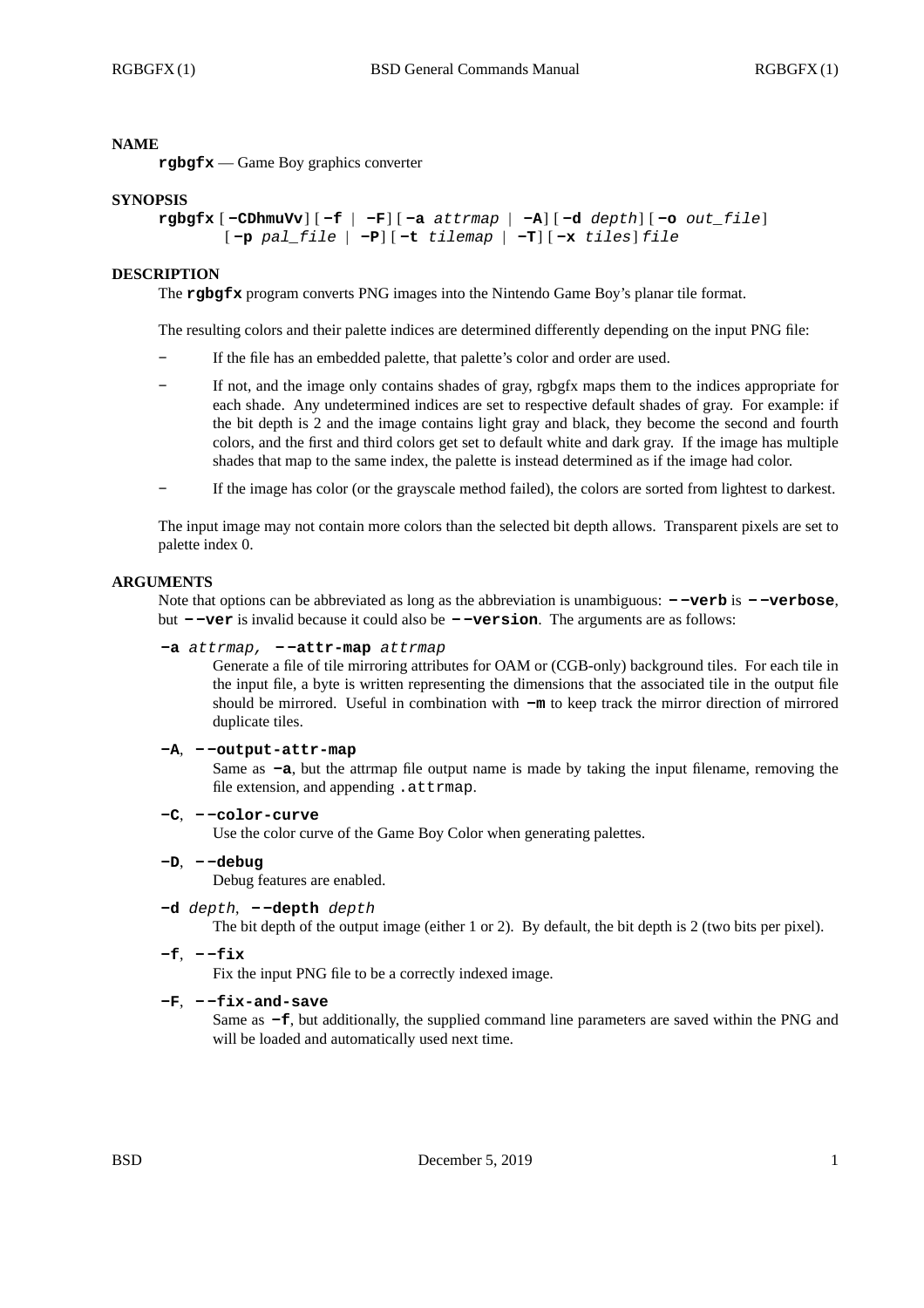#### **-h**, **- -horizontal**

Lay out tiles horizontally rather than vertically.

#### **-m**, **- -mirror-tiles**

Truncate tiles by checking for tiles that are mirrored versions of others and omitting these from the output file. Useful with tilemaps and attrmaps together to keep track of the duplicated tiles and the dimension mirrored. Tiles are checked for horizontal, vertical, and horizontal-vertical mirroring. Implies **-u**.

# **-o** *out\_file*, **- -output** *out\_file*

The name of the output file.

```
-p pal_file, - -palette pal_file
```
Output the image's palette in standard GBC palette format: bytes (8 bytes for two bits per pixel, 4 bytes for one bit per pixel) containing the RGB15 values in little-endian byte order. If the palette contains too few colors, the remaining entries are set to black.

#### **-P**, **- -output-palette**

Same as  $-p$ , but the palette file output name is made by taking the input PNG file's filename, removing the file extension, and appending .pal.

# **-t** *tilemap*, **- -tilemap** *tilemap*

Generate a file of tile indices. For each tile in the input file, a byte is written representing the index of the associated tile in the output file. Useful in combination with **-u** or **-m** to keep track of duplicate tiles.

# **-T**, **- -output-tilemap**

Same as **-t**, but the tilemap file output name is made by taking the input filename, removing the file extension, and appending .tilemap.

## **-u**, **- -unique-tiles**

Truncate tiles by checking for tiles that are exact duplicates of others and omitting these from the output file. Useful with tilemaps to keep track of the duplicated tiles.

## **-V**, **- -version**

Print the version of the program and exit.

#### **-v**, **- -verbose**

Verbose. Print errors when the command line parameters and the parameters in the PNG file don't match.

## **-x** *tiles*, **- -trim-end** *tiles*

Trim the end of the output file by this many tiles.

#### **EXAMPLES**

The following will take a PNG file with a bit depth of 1, 2, or 8, and output planar 2bpp data:

\$ rgbgfx -o out.2bpp in.png

The following creates a planar 2bpp file with only unique tiles, and its tilemap out.tilemap:

\$ rgbgfx -T -u -o out.2bpp in.png

The following creates a planar 2bpp file with only unique tiles accounting for tile mirroring and its associated tilemap out.tilemap and attrmap out.attrmap:

\$ rgbgfx -A -T -m -o out.2bpp in.png